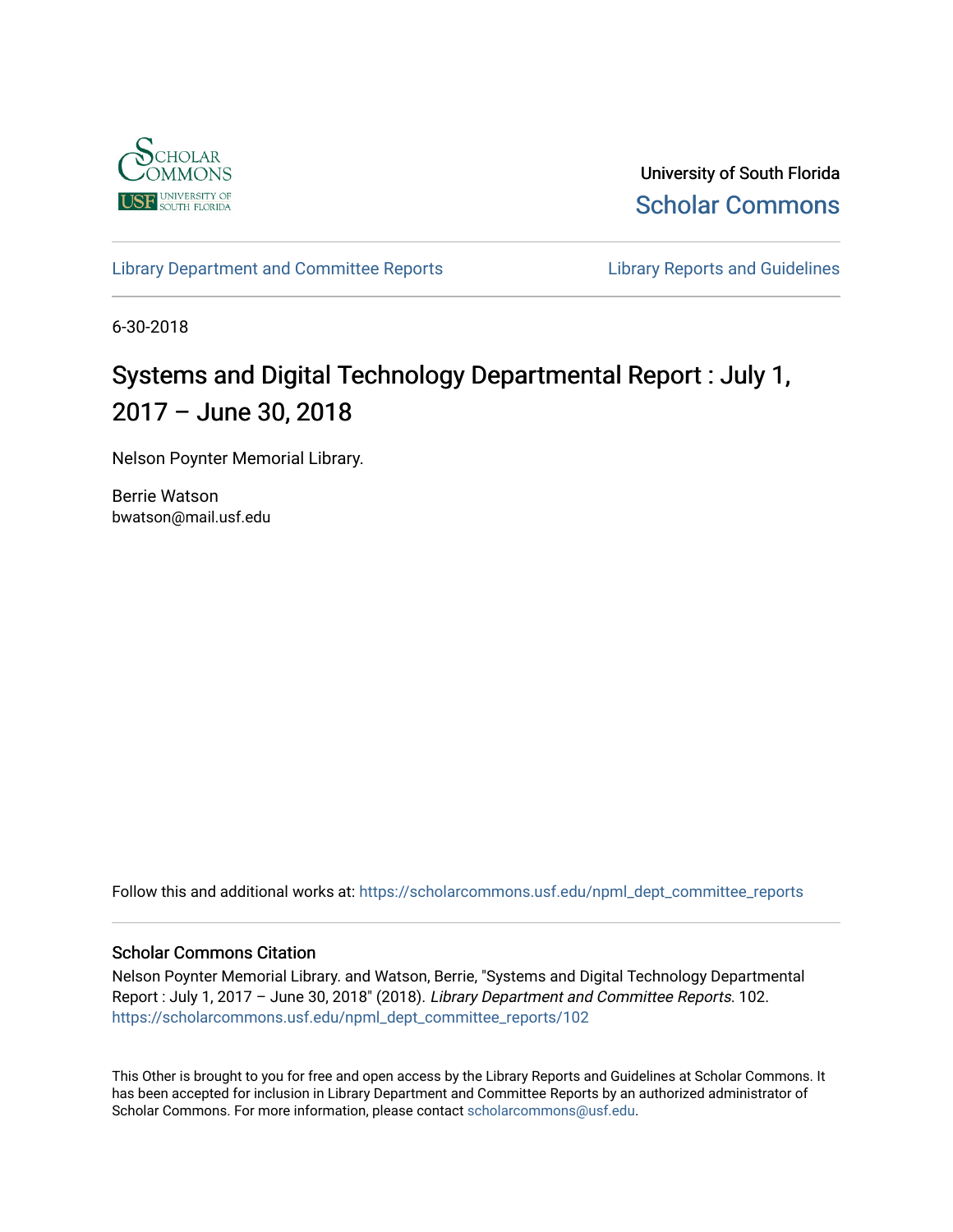# Systems and Digital Technology Departmental Report

July 1, 2017 – June 30, 2018

University of South Florida St. Petersburg *Compiled by Berrie Watson*

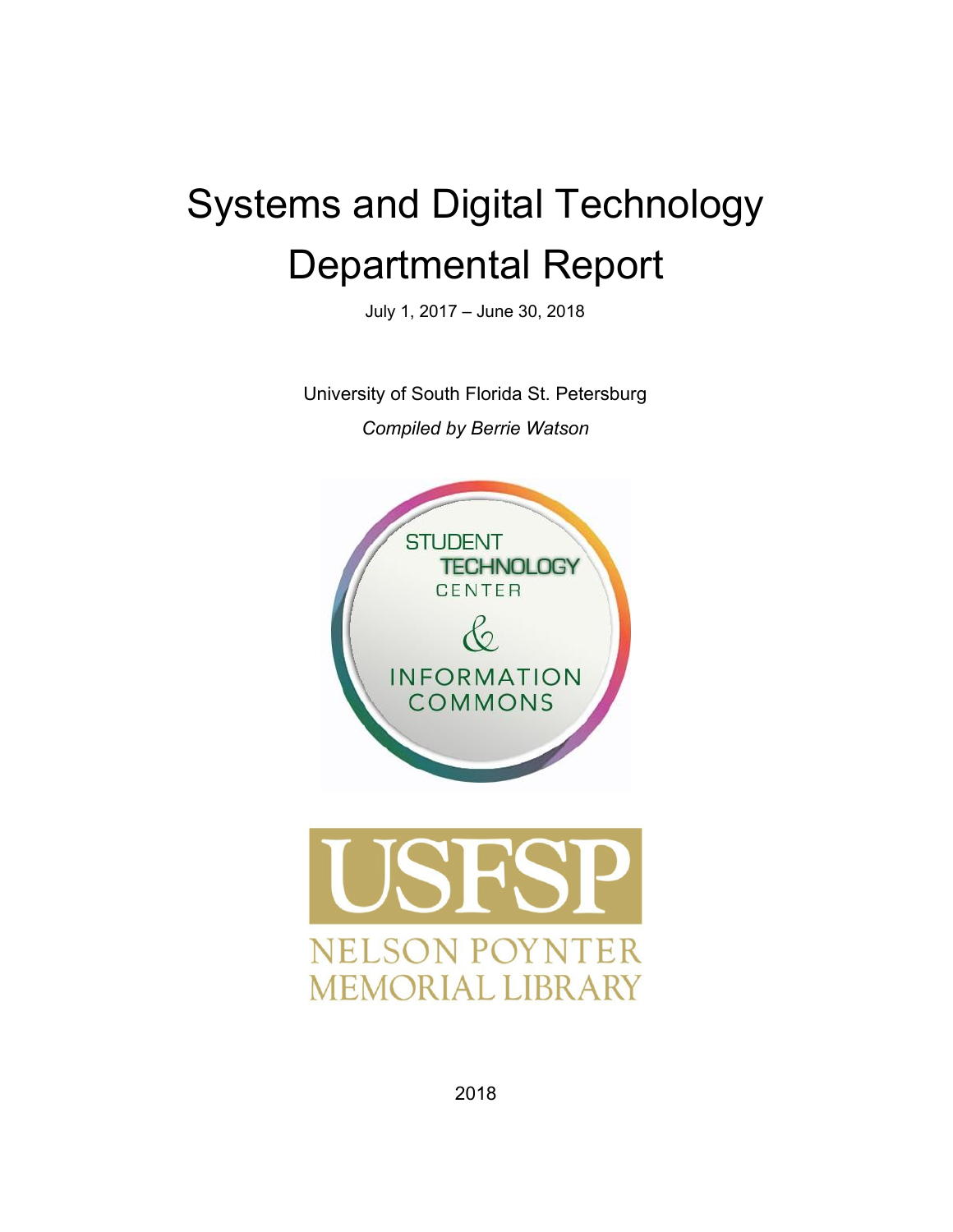## Department Overview

A primary USFSP technology provider in support of the library and services to USFSP students, the Systems and Technology office supports USFSP computing through multiple service endpoints. These include the Student Technology Center, a variety technology-enhanced student collaboration space, the library web presence, computing and networking technology for the library building's over 200 network device footprint, as well as a myriad of related components. These various offerings deliver computing services and resources to students, faculty, and staff of USFSP and visiting members of the USF system.

The department consists of Berrie Watson, Department Head (A&P) with duties as system administrator, network manager, and web developer, joined by Mark Couch, Systems Analyst (A&P) with duties as desktop support coordinator and administrator for student/public technology and OLITS computing support. The new manager of the Student Technology Center (OPS), Summer Natali, joined the library in the Summer of 2018 and manages a student-based helpdesk, digital makerspace, STEM electronics area, video recording booth and a training/facilitated student learning room.

## Significant Departmental Accomplishments

#### **Student Technology Center STEM Offerings**

The Student Technology Center (STC) is organized into service points for Training/Facilitated Learning, Digital & STEM Makerspace, Helpdesk, and video editing booth The STC saw a change in management in Summer of 2018 with the addition of Summer Natali as manager. STEM materials were organized for use into categories based on complexity, for the Fall 2017 semester. The STC saw the addition of a six station bistro-height helpdesk, which increased visibility and work space for FWS student students and OPS technicians to provide employment experiences to students within the student-centered culture of the library. Ten laptops were made available for facilitated student learning sessions, and coordinated sessions in support of Lynda.com, SPSS, Canvas and Google Docs are scheduled for Fall 2018 within the space.

#### **Library Website, Digital USFSP Archive Migration**

Two web systems were discontinued after data was migrated to off-site hosting services. The first of these, DSpace, an open access repository server, was retired after migration of all content to the repository provider Bepress. The second major migration was of the NPML website, completed in the 2017/18 year, relocated to SpringShare's LibGuides product. Landing pages were redesigned as unique destinations per functional area of the library. Standards for style, page elements and navigation were adopted to visually unify the site and emphasize the user-centered role of the site to discover information. Standards and reference materials were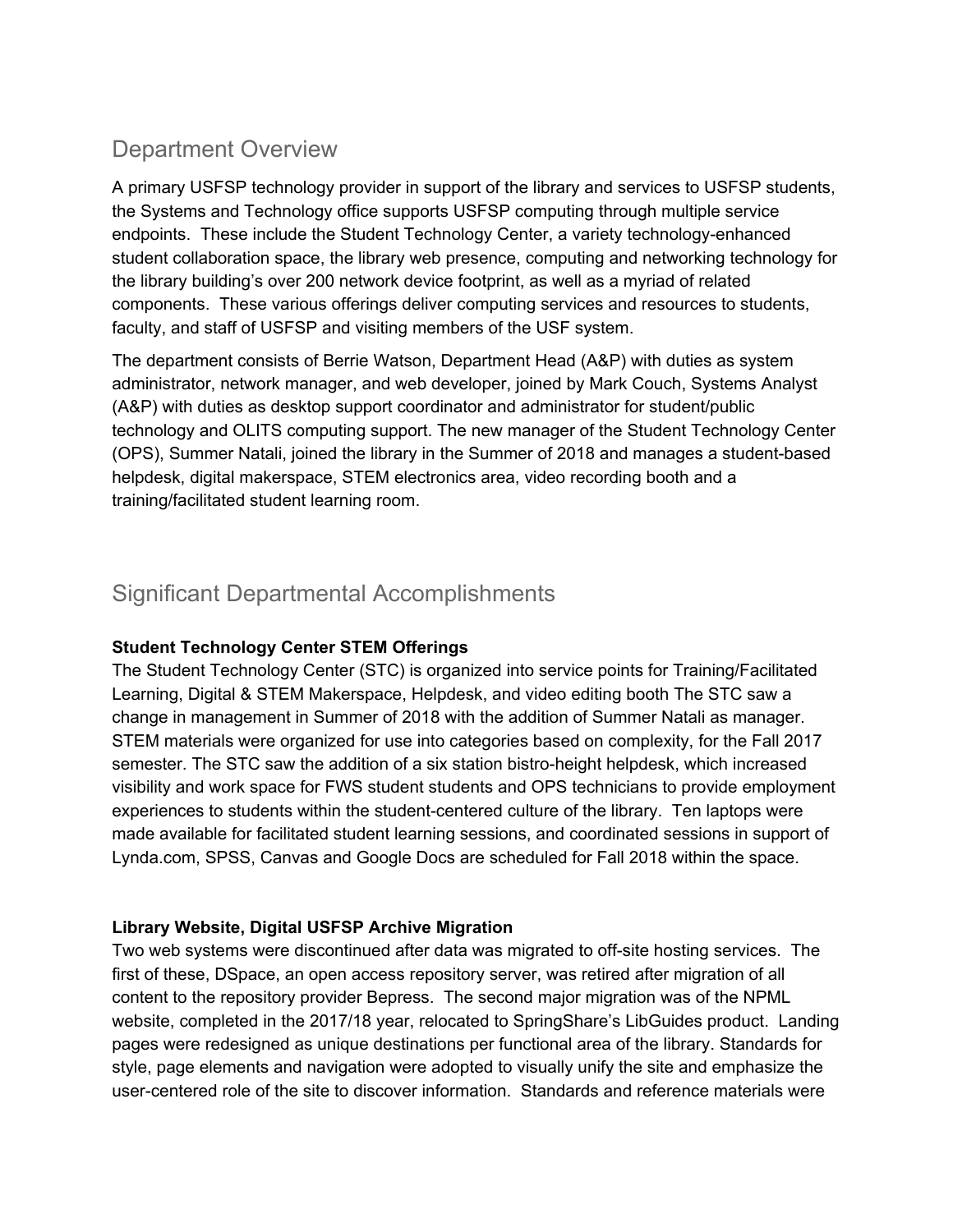#### published to content managers through a website style guide (

<https://lib.usfsp.edu/systems/style-guide> ). These content managers were selected per-area allowing a decentralized model that allows those closest to the content to manage it. A staff directory was created, website forms migrated, and standards reviewed and adopted by the web committee. The older website was repurposed to become an applications directory for USFSP students, to aid in locating software and supporting information online and in campus labs. Future directions include a second user experience study and adoption of statistical collection methods using SpringShare products and Google Analytics. The initial assessment conducted in Spring 2018 by the User Experience Library Committee brought forward several requests for changes to the design and navigation of the web site. These changes were approved by the web committee and Library Dean for integration during the next year.

#### **Windows 10 Testing and Implementation, Software Offerings Expanded**

A subset of seven library staff and ten student computers were upgraded to Windows 10 during the fiscal year. Additional computers were purchased for this project by the library and the USFSP IT group, to be distributed as needed to meet Windows 10 minimum hardware requirements. Windows 10 OS testing has been a careful ongoing process, due to update issues. Server hardware and virtual components were also an important part of the upgrade, two servers were permanently retired (public domain) and all remaining servers (commons and library domains) were upgraded to Windows Server 2016 at a 2008 functional level. Multiple older servers were retired, and one ESX host was replaced due to hardware failure.

All staff desktop computers were upgraded to the Office 2016 suite of applications, and all student use computers saw adoption of site-licensed software such as the Adobe Creative Cloud Suite, SPSS, Acrobat, ArcGIS, JMP and internet browsers.

#### **New Ricoh-based Multifunction Printing Device and Student Government MOU**

Free printing in the library was a popular new service introduced to the library in the 2016/17 year. This year, the primary print method was changed from an aging device to a new Ricoh Black & White printer, and support for the system was organized through a memorandum of understanding (MOU) with USFSP Student government. The MOU was adopted as a joint mechanism to support free printing to students, including support, maintenance and toner. Costs were negotiated through a revenue and costs analysis that included restricting free prints to more economical black & white prints. The BullBucks system was retained as the managing process through Tampa IT, which continues to provide color printing at break-even cost.

## Additional Accomplishments

- An emergency phone system of nine phones was added in support of the library extended hours initiative.
- A six station bistro height work table and chairs was installed in the STC helpdesk, improving visibility and workflow.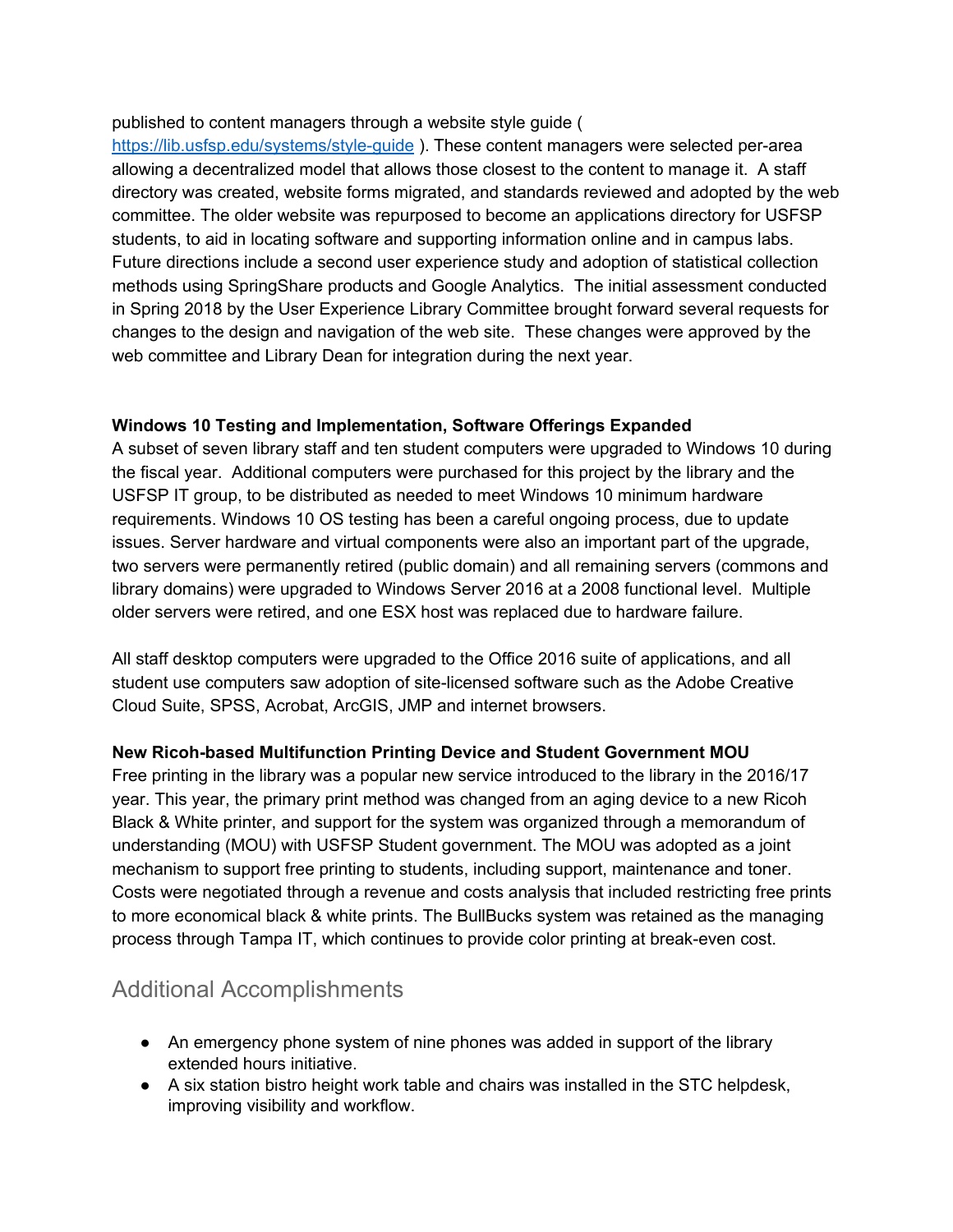- Computers were incorporated into 1<sup>st</sup> Floor study rooms, additional floors to follow.
- Storage array support and reassignments were made.
- Multiple Technology Fee funded projects were proposed and funded, to be implemented in the next year including important network infrastructure, STEM locker checkout system and increased virtual storage.
- USFSP Digital migration necessitated the forwarding of many links, previously hosted on DSpace. A new web server was created to facilitate this process.
- Several security changes were made to reduce the library's attack surface and reduce vulnerabilities. Servers were retired and network changes made in support of this initiative.
- Apple virus protection was added to all laptops and staff machines. Additional management system, JAMF will be explored in the next year.

## Future Directions

#### **vSAN Storage Backup for Digital Archive**

The vSAN storage array, when implemented will be paired with an open-source backup server (LOCKSS), to allow local, non-active backups of the digital.usfsp.edu archive. The LOCKSS server group will also join other similar backup servers for redundancy.

#### **Implementation of Additional Technology**

USFSP Technology Fee initiatives will allow the library to add technology during the upcoming year. Three primary hardware projects are scheduled. First, a locker-based access method for technology hardware will be made available in the next year, using the USF ID card for access to laptops, STEM devices, chargers and more. Also, file storage will be expanded using vSAN virtual storage products and Dell 740 class servers. Lastly, the library network will be enhanced with a dedicated 10 Gigabit primary aggregate switch to allow greater network access and reliability.

#### **Library Website, AppGuides Web Development**

The library website will undergo a second user experience assessment in the upcoming year, with additional navigation changes being tested. Web development/programming may be necessary to take the AppGuides site to the functional level needed to be successful. A USF System Tech Fee proposal may be necessary to fund this effort, at which time the service would be a USF System service for all campuses and locations.

#### **Services to OLITS**

The Systems department also needs to record operating procedures and current practices and processes to document Systems activities and task loads in support of online learning through OLITS support. The systems analyst will create documentation, and a possible assessment tool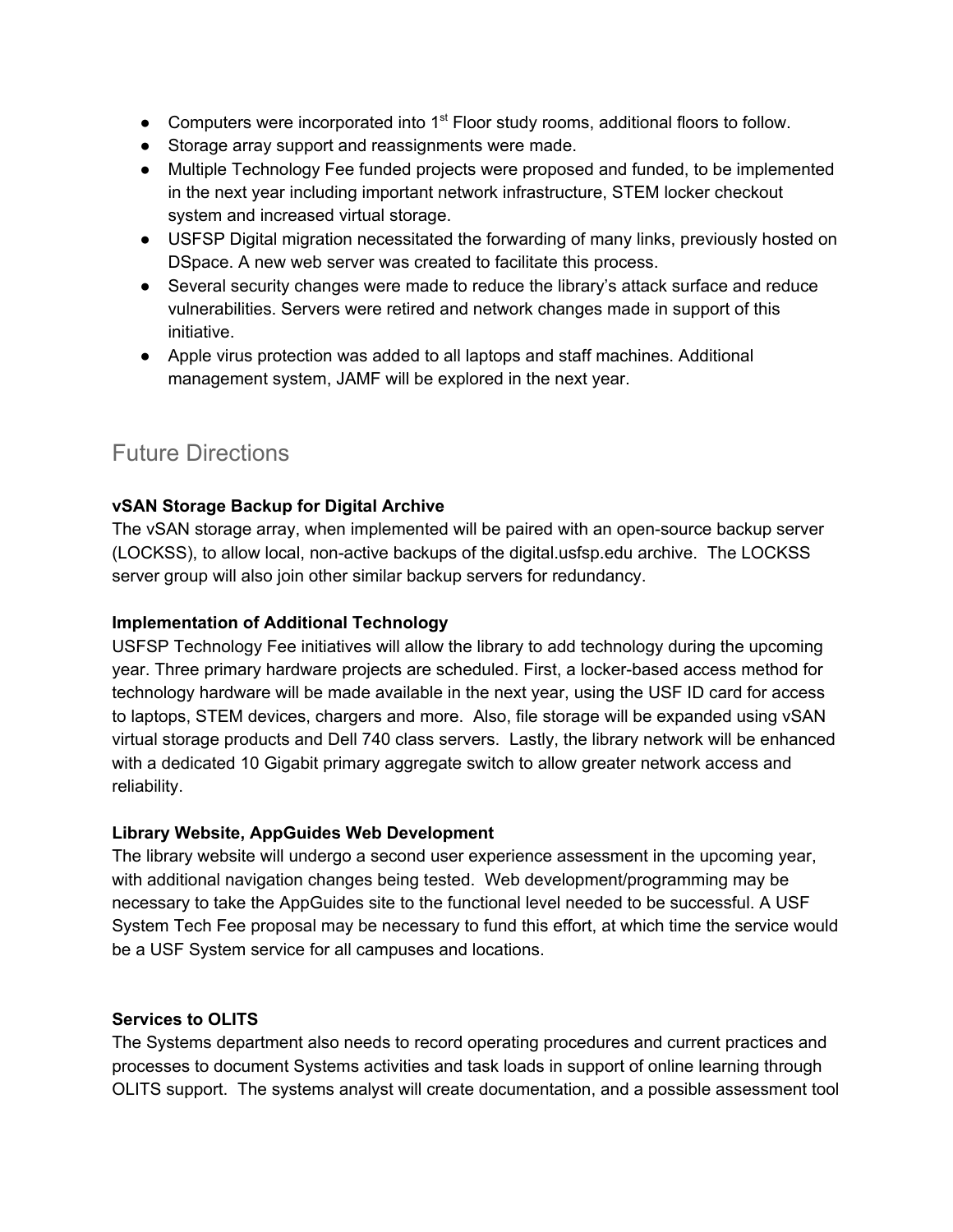for services provided. The systems administrator will perform a similar process for server and storage tools. Additional storage may be recommended to replace an older OLITS-specific storage appliance, to unify library and OLITS storage onto the vSAN platform.

### Significant Staff Accomplishments

Service:

Berrie Watson:

Library Service:

Library Leadership Team, Member Library Web Committee, Chair Search Committee for STC Manager, Chair USFSP Library Strategic Planning Committee, Member USFSP Library Space Committee, Member Professional Service: VMWare Users Group, Member VMWorld Conference and Training Event, Attendee

#### Mark Couch:

Professional Development:

USFSP Student, majoring in Information Systems Management Expected graduation date: Spring '20

#### Summer Natali:

MIT Connected Learning Summit Conference, Attendee

|                                               | 2017/18 | 2016/17 | 2015/16 | 3 Yr. Change |
|-----------------------------------------------|---------|---------|---------|--------------|
| Help Desk: Total<br><b>Number of Requests</b> | 271     | 130     | 314     | $-$ % $*$    |
| Number of Open<br><b>Use Computers</b>        | 104     | 104     | 87      | $+$ %        |

## Systems Statistics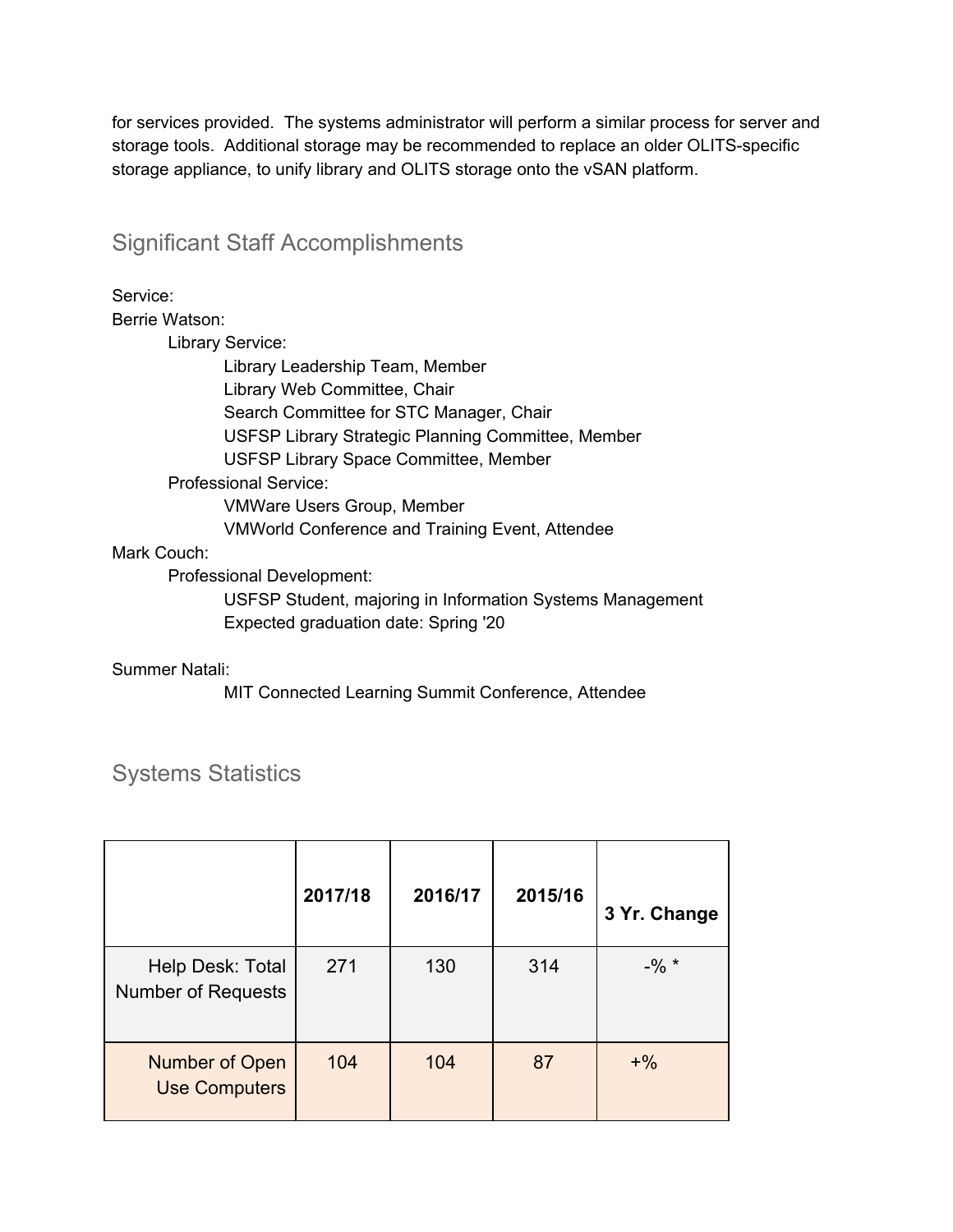| <b>Laptops for Student</b><br><b>Checkout</b>                                      | 20             | 20             | 20   | 0%     |
|------------------------------------------------------------------------------------|----------------|----------------|------|--------|
| <b>Number of Staff PCs</b><br>& Laptops                                            | 87             | 78             | 59   | $+47%$ |
| <b>Number of Distance</b><br><b>Learning Faculty &amp;</b><br><b>OLITS Laptops</b> | $23**$         | 40             | 37   | $-37%$ |
| <b>Number of Wireless</b><br><b>Coverage Points</b>                                | $20***$        | 20             | 20   | 0%     |
| Number of Library<br><b>Servers</b>                                                | 20             | 23             | 20   | 0%     |
| <b>Number of Distance</b><br><b>Learning Servers</b>                               | $\overline{1}$ | $\overline{2}$ | 5    | $-80%$ |
| <b>Amount of Server</b><br><b>Storage</b>                                          | 20TB           | 18TB<br>Array  | 18TB | $+12%$ |
| <b>Amount of Backup</b><br><b>Storage</b>                                          | 25TB           | 17TB           | 13TB | $+92%$ |

\*38 web tickets included, 106 tickets by Mark Couch, 165 tickets by Berrie Watson

\*\* 40 laptops for OLITS repurposed, 18 Faculty checkout, 10 Systems for Student Checkout \*\*\* Wireless access points were replaced, with the ability to support far more connections per access point and with greater bandwidth allowance.

\*\*\*\* Backup storage added for Weekly Challenger backups, others remained constant.